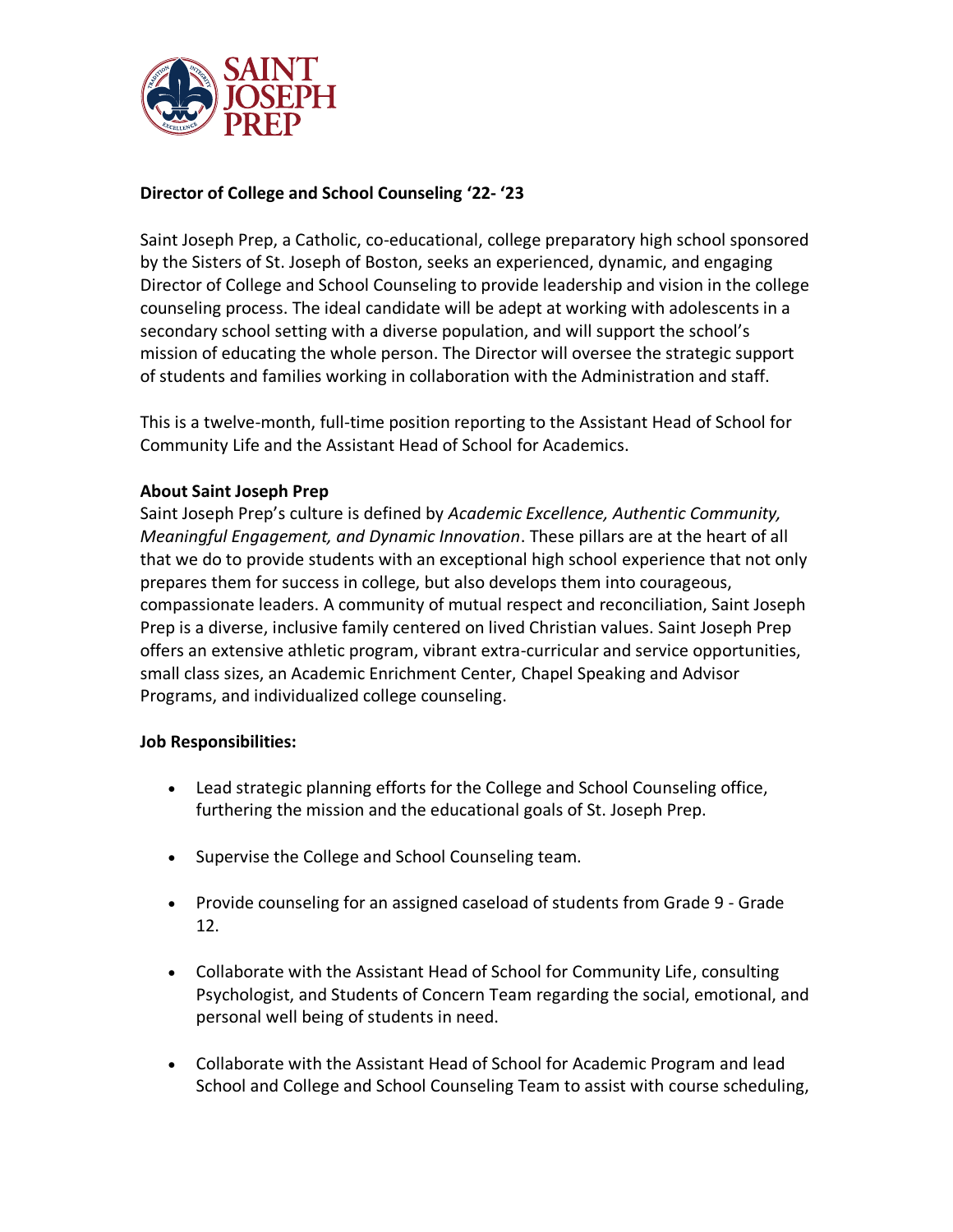

course selection, College Board/ACT testing, grade reporting/ transcripts, and academic progress of students.

- Work effectively with the Director of Enrollment Management and the Director of Communications and Marketing to ensure that college related news is communicated regularly through social media and digital platforms.
- Direct all efforts of the college counseling process with students and families beginning in Grade 9.
- Oversee the college search and application process for Juniors/Seniors in collaboration with the College and School Counselor, and other members of the College and School Counseling office.
- Write letters of recommendation for all Seniors in the assigned caseload.
- Plan and host on-campus programs for students, families, and college admission representatives.
- Organize and submit support materials for college and scholarship applications, including recommendations and transcripts.
- Track applications and conduct data analysis of standardized testing results.
- Lead student-centered aspects of the course scheduling process, including but not limited to, student course selection, course lists, and communication of final schedules.
- Maintain and update the Webpage dedicated to College and School Counseling with current news and student achievement.

## **Skills and Competencies**

The successful candidate will possess strong interpersonal and advocacy skills, excellent oral and written communication skills, as well as knowledge of a broad range of colleges and their admission trends. Leadership, empathetic listening and collaboration skills are essential. Experience with Naviance, Powerschool, and school counseling experience is preferred. Requirements include a Bachelor's degree and a Master's degree in school counseling or a related field. Saint Joseph Prep seeks candidates who will contribute to and are committed to diversity, equity, and inclusion practices.